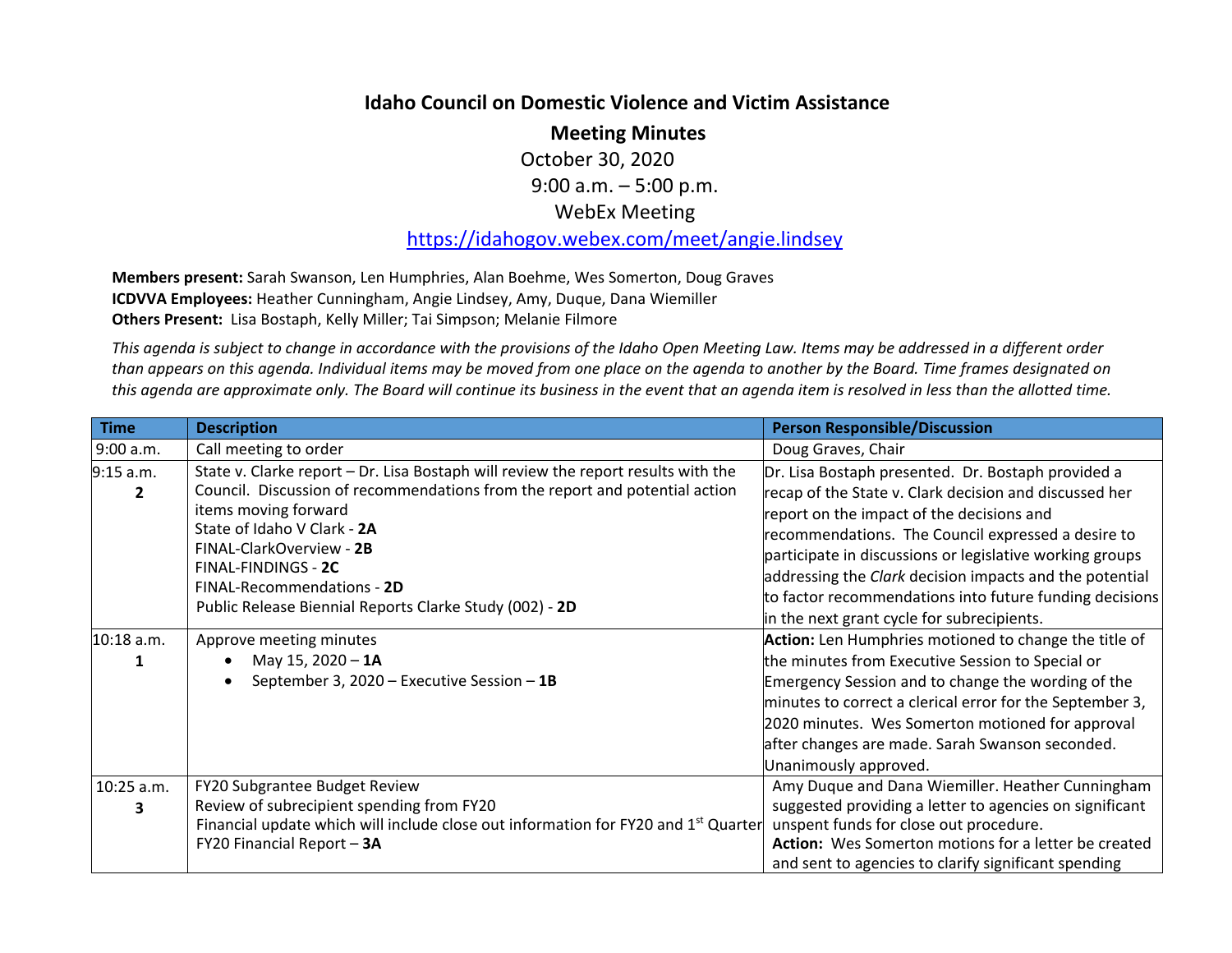|            |                                                                                   | (under 80%).                                               |
|------------|-----------------------------------------------------------------------------------|------------------------------------------------------------|
|            |                                                                                   | Action: Len Humphries seconded. Unanimously                |
|            |                                                                                   | approved.                                                  |
| 10:36 a.m. | FY21 Budget Year-To-Date                                                          | Amy Duque and Dana Wiemiller provided the budget           |
| 9          | FY21 Financial Report - 9A                                                        | information year to date and FY21 Financial Report.        |
| 10:45 a.m. | <b>Break</b>                                                                      |                                                            |
| 11:00 a.m. | Moment of Truth Letter - 4A Moment of Truth Context - 4B                          | Kelly Miller discussed the background, context for and     |
| 4          | Kelly Miller has requested the opportunity to discuss the letter with the Council | impact of the Coalition's Moment of Truth Letter -         |
|            |                                                                                   | Discussion on possibility of victims being negatively      |
|            |                                                                                   | impacted by the Coalition's support of the letter.         |
|            |                                                                                   | Discussion on concerns of Council navigation regarding     |
|            |                                                                                   | the letter and potential confusion between the             |
|            |                                                                                   | Coalition and the Council, which are separate entities.    |
|            |                                                                                   | The Governor's office would make any decision              |
|            |                                                                                   | regarding issues raised in the letter and the Council will |
|            |                                                                                   | follow that directive.                                     |
| 12:00 p.m. | Lunch Break                                                                       |                                                            |
| 12:30 p.m. | <b>CARES Act Funding Updates</b>                                                  | Heather Cunningham discussed the additional award          |
| 10         | CARES Funding Awards - 10A                                                        | from the CARES act of \$250,000 approved by CFAC to        |
|            |                                                                                   | provide subrecipient funding - internal deadline for       |
|            |                                                                                   | spending is December 10, 2020. Dana and Amy                |
|            |                                                                                   | provided a webinar with information to the                 |
|            |                                                                                   | subrecipients for processing and allocating spending.      |
|            |                                                                                   | Heather discussed setting a cutoff for applications, and   |
|            |                                                                                   | applications have been processed and all the money         |
|            |                                                                                   | will be awarded to existing subrecipients. Amy Duque       |
|            |                                                                                   | reported the funding is providing for items to help        |
|            |                                                                                   | subrecipients work remotely and to be safe during the      |
|            |                                                                                   | pandemic with plexiglass and PPE as well as addressing     |
|            |                                                                                   | other COVID related additional costs for agencies.         |
| 12:45 p.m. | FY22 Budget Proposal and Consideration of proposed Grants Supervisor position     | Heather Cunningham provided FY22 Budget Proposal           |
| 11         | DV Council FY22 Original Submission - 11A                                         | and proposed Grant's Supervisor position. Heather          |
|            | Proposed Grants Supervisor position - 11B                                         | provided information on the need within the Council        |
|            | Proposed Grants Supervisor position - 11C                                         | for a Grants Supervisor position to be added so that       |
|            |                                                                                   | there is adequate capacity for subrecipient monitoring     |
|            |                                                                                   | and other tasks. The Council needs the addition of a       |
|            |                                                                                   | Grants Supervisor position in order to be compliant        |
|            |                                                                                   | with Federal and State grant requirements given the        |
|            |                                                                                   | necessary tasks and inadequate existing staff capacity.    |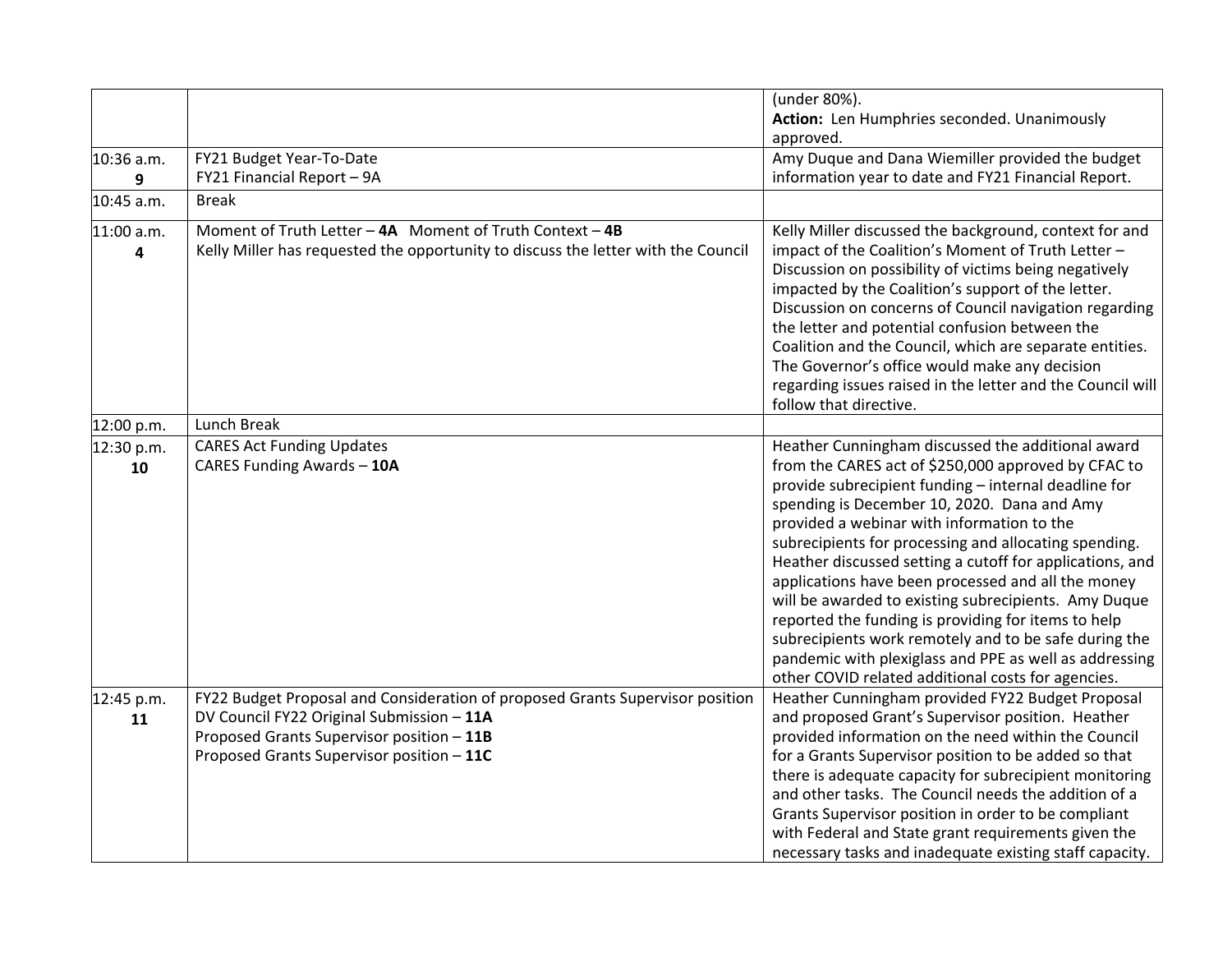|                         |                                                                                      | Action: Len Humphries motioned for approval of                |
|-------------------------|--------------------------------------------------------------------------------------|---------------------------------------------------------------|
|                         |                                                                                      | request for a Grants Supervisor position                      |
|                         |                                                                                      | Action: Wes Somerton seconded.                                |
|                         |                                                                                      | Unanimously approved.                                         |
| 12:55 P.m.              | <b>LulaRoe Donation Update</b>                                                       | Heather Cunningham provided a status update on the            |
| 12                      |                                                                                      | LulaRoe clothing donation. The Council received 2500          |
|                         |                                                                                      | pieces of clothing to be distributed to subrecipients. An     |
|                         |                                                                                      | acknowledgement letter was issued to LulaRoe and a            |
|                         |                                                                                      | Press Release will be issued in coordination with the         |
|                         |                                                                                      | AG's office.                                                  |
| 1:00 p.m.               | MMIP discussion - discuss moving forward the MMIP initiative in Idaho and            | Tai Simpson discussed the MMIP initiative and provided        |
| 5                       | update on the Missing and Murdered Indigenous Peoples conference                     | an update on the Missing and Murdered Indigenous              |
|                         |                                                                                      | Peoples conference which concluded earlier this               |
|                         |                                                                                      | month; recordings will be available on the Coalition          |
|                         |                                                                                      | website. Melanie Filmore discussed the data collection        |
|                         |                                                                                      | efforts to date and the work ahead on the MMIP                |
|                         |                                                                                      | project.                                                      |
| 1:28 p.m.               | Instituting a Remote Monitoring Policy, to allow for all monitoring activities to be | Amy Duque or Dana Wiemiller discussed instituting a           |
| 6                       | performed remotely during the pandemic and beyond                                    | remote monitoring policy during pandemic and beyond.          |
|                         | Remote Monitoring Policy Proposal - 6A                                               | Action: Wes Somerton motioned for approval of                 |
|                         |                                                                                      | request for a Remote Monitoring Policy.                       |
|                         |                                                                                      | Action: Sarah Swanson seconded. Unanimously                   |
|                         |                                                                                      | approved.                                                     |
| 1:35 p.m.               | Establishing a Minimum Housing Standards Policy for reimbursement of housing         | Amy Duque and Heather Cunningham discussed                    |
| $\overline{\mathbf{z}}$ | assistance.                                                                          | instituting a housing standards policy. Council will not      |
|                         | Minimum Housing Standards Policy Proposal - 7A                                       | provide a Housing Standards Policy at this time.              |
|                         |                                                                                      | Heather Cunningham will redraft options for the next          |
|                         |                                                                                      | Council meeting.<br>Heather Cunningham and Amy Duque provided |
| 1:45 p.m.               | Consideration of a Confidentiality Policy<br>Confidentiality Policy Proposal - 8A    | information on the need for instituting a Confidentiality     |
| 8                       |                                                                                      | Policy to comply with federal grant requirements. Len         |
|                         |                                                                                      | Humphries asked whether the policy would comply               |
|                         |                                                                                      | with freedom of information act requests and the              |
|                         |                                                                                      | Council discussed the same. Heather will reach out to         |
|                         |                                                                                      | the Attorney General's office for legal guidance and          |
|                         |                                                                                      | review of the policy prior to the next meeting.               |
| 1:55 p.m.               | <b>Break</b>                                                                         |                                                               |
| 2:02 p.m.               | <b>Audit Updates</b>                                                                 | Heather Cunningham provided status updates on the             |
| 13                      |                                                                                      | steps being taken with the Department of Health and           |
|                         |                                                                                      | Welfare for audit recommendation compliance,                  |